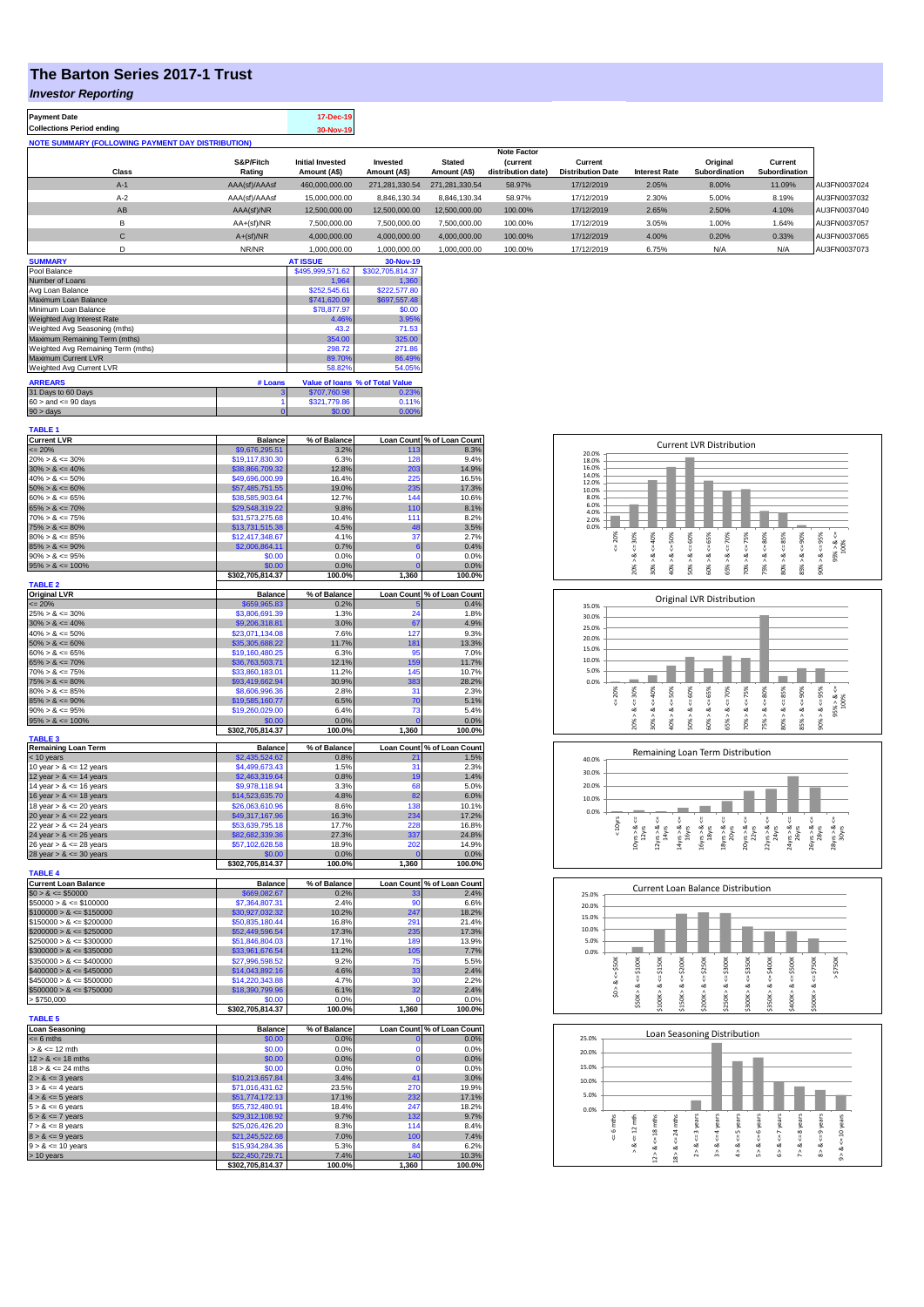## **The Barton Series 2017-1 Trust**

## *Investor Reporting*

| <b>Payment Date</b>                                               |                            | 17-Dec-19         |                   |                                                                                                                                                                                                                                                                                                                 |
|-------------------------------------------------------------------|----------------------------|-------------------|-------------------|-----------------------------------------------------------------------------------------------------------------------------------------------------------------------------------------------------------------------------------------------------------------------------------------------------------------|
| <b>Collections Period ending</b>                                  |                            | 30-Nov-19         |                   |                                                                                                                                                                                                                                                                                                                 |
| TABLE <sub>6</sub>                                                |                            |                   |                   |                                                                                                                                                                                                                                                                                                                 |
| Postcode Concentration (top 10 by value)                          | <b>Balance</b>             | % of Balance      | <b>Loan Count</b> | % of Loan Count                                                                                                                                                                                                                                                                                                 |
| 2650                                                              | \$7,210,316.52             | 2.4%              |                   | 2.6%                                                                                                                                                                                                                                                                                                            |
| 2615                                                              | \$5,555,231.13             | 1.8%              | 23                | 1.7%                                                                                                                                                                                                                                                                                                            |
| 6210                                                              | \$5,426,960.64             | 1.8%              | 29                | 2.1%                                                                                                                                                                                                                                                                                                            |
| 2914                                                              | \$5,262,294.12             | 1.7%              | 16                | 1.2%                                                                                                                                                                                                                                                                                                            |
| 2905                                                              | \$5,169,319.72             | 1.7%              | 20                | 1.5%                                                                                                                                                                                                                                                                                                            |
| 5108                                                              | \$5,099,624.08             | 1.7%              | 32                | 2.4%                                                                                                                                                                                                                                                                                                            |
| 5109                                                              | \$4,913,513.79             | 1.6%              | 27                | 2.0%                                                                                                                                                                                                                                                                                                            |
| 2602                                                              | \$4,821,826.50             | 1.6%              | 19                | 1.4%                                                                                                                                                                                                                                                                                                            |
| 6208                                                              | \$4,230,556.45             | 1.4%              | 15                | 1.1%                                                                                                                                                                                                                                                                                                            |
| 2617                                                              | \$3,858,787.77             | 1.3%              | 15                | 1.1%                                                                                                                                                                                                                                                                                                            |
|                                                                   |                            |                   |                   |                                                                                                                                                                                                                                                                                                                 |
| <b>TABLE 7</b>                                                    |                            |                   |                   |                                                                                                                                                                                                                                                                                                                 |
| <b>Geographic Distribution</b>                                    | Balance                    | % of Balance      | <b>Loan Count</b> | % of Loan Count                                                                                                                                                                                                                                                                                                 |
| <b>Australian Capital Territory</b>                               | \$50,774,499.84            | 16.8%             | 205               | 15.1%                                                                                                                                                                                                                                                                                                           |
| New South Wales                                                   | \$49,829,388.12            | 16.5%             | 215               | 15.8%                                                                                                                                                                                                                                                                                                           |
| Northern Territory                                                | \$924,649.05               | 0.3%              |                   | 0.3%                                                                                                                                                                                                                                                                                                            |
| Queensland                                                        | \$9,583,741.34             | 3.2%              | 39                | 2.9%                                                                                                                                                                                                                                                                                                            |
| South Australia                                                   | \$122,182,305.59           | 40.4%             | 625               | 46.0%                                                                                                                                                                                                                                                                                                           |
| Tasmania                                                          | \$157,711.29               | 0.1%              | 1                 | 0.1%                                                                                                                                                                                                                                                                                                            |
| Victoria                                                          | \$7,717,919.24             | 2.5%              | 30                | 2.2%                                                                                                                                                                                                                                                                                                            |
| Western Australia                                                 | \$61,535,599.90            | 20.3%             | 241               | 17.7%                                                                                                                                                                                                                                                                                                           |
|                                                                   | \$302,705,814.37           | 100.0%            | 1,360             | 100.0%                                                                                                                                                                                                                                                                                                          |
| <b>TABLE 8</b>                                                    |                            |                   |                   |                                                                                                                                                                                                                                                                                                                 |
| Metro/Non-Metro/Inner-City                                        | <b>Balance</b>             | % of Balance      | <b>Loan Count</b> | % of Loan Count                                                                                                                                                                                                                                                                                                 |
| Metro                                                             | \$238,278,714.61           | 78.7%             | 1058              | 77.8%                                                                                                                                                                                                                                                                                                           |
| Non-metro                                                         | \$63,677,285.51            | 21.0%             | 299               | 22.0%                                                                                                                                                                                                                                                                                                           |
| Inner city                                                        | \$749,814.25               | 0.2%              |                   | 0.2%                                                                                                                                                                                                                                                                                                            |
|                                                                   | \$302,705,814.37           | 100.0%            | 1,360             | 100.0%                                                                                                                                                                                                                                                                                                          |
| <b>TABLE 9</b>                                                    |                            |                   |                   |                                                                                                                                                                                                                                                                                                                 |
| <b>Property Type</b>                                              | <b>Balance</b>             | % of Balance      | <b>Loan Count</b> | % of Loan Count<br>90.7%                                                                                                                                                                                                                                                                                        |
| <b>Residential House</b>                                          | 276,938,413.66             | 91.5%             | 1233              |                                                                                                                                                                                                                                                                                                                 |
| <b>Residential Unit</b>                                           | \$23,398,374.81            | 7.7%              | 117               | 8.6%                                                                                                                                                                                                                                                                                                            |
| Rural                                                             | \$0.00                     | 0.0%              | $\mathbf 0$       | 0.0%                                                                                                                                                                                                                                                                                                            |
| Semi-Rural                                                        | \$0.00                     | 0.0%              | $\mathbf 0$       | 0.0%                                                                                                                                                                                                                                                                                                            |
| <b>High Density</b>                                               | 369.025.90                 | 0.8%              | 10                | 0.7%                                                                                                                                                                                                                                                                                                            |
|                                                                   | \$302,705,814.37           | 100.0%            | 1,360             | 100.0%                                                                                                                                                                                                                                                                                                          |
| <b>TABLE 10</b>                                                   |                            |                   |                   |                                                                                                                                                                                                                                                                                                                 |
|                                                                   |                            |                   |                   |                                                                                                                                                                                                                                                                                                                 |
| <b>Occupancy Type</b>                                             | <b>Balance</b>             | % of Balance      | <b>Loan Count</b> |                                                                                                                                                                                                                                                                                                                 |
| Owner Occupied                                                    | \$245,577,996.08           | 81.1%             | 1092              |                                                                                                                                                                                                                                                                                                                 |
| Investment                                                        | \$57.127.818.29            | 18.9%             |                   |                                                                                                                                                                                                                                                                                                                 |
|                                                                   | \$302,705,814.37           | 100.0%            | 1,360             |                                                                                                                                                                                                                                                                                                                 |
| TABLE 11                                                          |                            |                   |                   |                                                                                                                                                                                                                                                                                                                 |
| <b>Employment Type Distribution</b>                               | <b>Balance</b>             | % of Balance      | <b>Loan Count</b> |                                                                                                                                                                                                                                                                                                                 |
| Contractor                                                        | \$6,882,186.89             | 2.3%              | 32                |                                                                                                                                                                                                                                                                                                                 |
| Pay-as-you-earn employee (casual)                                 | \$12,504,305.91            | 4.1%              | 62                |                                                                                                                                                                                                                                                                                                                 |
| Pay-as-you-earn employee (full time)                              | 232,584,457.75             | 76.8%             | 1009              |                                                                                                                                                                                                                                                                                                                 |
| Pay-as-you-earn employee (part time)                              | \$22,324,798.43            | 7.4%              | 111               |                                                                                                                                                                                                                                                                                                                 |
| Self employed                                                     | \$12,618,799.37            | 4.2%              | 58                |                                                                                                                                                                                                                                                                                                                 |
| No data                                                           | \$15,791,266.02            | 5.2%              | 88                |                                                                                                                                                                                                                                                                                                                 |
| Director                                                          | \$0.00                     | 0.0%              | $\epsilon$        |                                                                                                                                                                                                                                                                                                                 |
|                                                                   | \$302,705,814.37           | 100.0%            | 1,360             |                                                                                                                                                                                                                                                                                                                 |
| <b>TABLE 12</b>                                                   |                            |                   |                   |                                                                                                                                                                                                                                                                                                                 |
| <b>LMI Provider</b>                                               | <b>Balance</b>             | % of Balance      |                   |                                                                                                                                                                                                                                                                                                                 |
| QBE                                                               | \$278,468,861.05           | 92.0%             | 1272              |                                                                                                                                                                                                                                                                                                                 |
| Genworth                                                          | \$24.236.953               | 8.0%              | 88                |                                                                                                                                                                                                                                                                                                                 |
|                                                                   | \$302,705,814.37           | 100.0%            | 1,360             |                                                                                                                                                                                                                                                                                                                 |
| <b>TABLE 13</b>                                                   |                            |                   |                   |                                                                                                                                                                                                                                                                                                                 |
| <b>Arrears</b>                                                    | <b>Balance</b>             | % of Balance      | <b>Loan Count</b> |                                                                                                                                                                                                                                                                                                                 |
| <= 0 days                                                         | \$296,988,360.01           | 98.1%             | 1337              |                                                                                                                                                                                                                                                                                                                 |
| $0 >$ and $\leq 30$ days                                          | \$4,687,913.52             | 1.5%              | 19                |                                                                                                                                                                                                                                                                                                                 |
| $30 >$ and $\leq 60$ days                                         | \$707,760.98               | 0.2%              | 3                 |                                                                                                                                                                                                                                                                                                                 |
| $60 >$ and $\leq 90$ days                                         | \$321,779.86               | 0.1%              | 1                 |                                                                                                                                                                                                                                                                                                                 |
| $90 > \text{days}$                                                |                            | 0.0%              |                   |                                                                                                                                                                                                                                                                                                                 |
|                                                                   | \$302,705,814.37           | 100.0%            | 1.360             |                                                                                                                                                                                                                                                                                                                 |
| <b>TABLE 14</b>                                                   |                            |                   |                   |                                                                                                                                                                                                                                                                                                                 |
| <b>Interest Rate Type</b>                                         | <b>Balance</b>             | % of Balance      | <b>Loan Count</b> |                                                                                                                                                                                                                                                                                                                 |
| Variable                                                          | \$250,506,460.33           | 82.8%             | 1136              |                                                                                                                                                                                                                                                                                                                 |
| Fixed                                                             | \$52,199,354.04            | 17.2%             |                   |                                                                                                                                                                                                                                                                                                                 |
|                                                                   | \$302,705,814.37           | 100.0%            | 1,360             |                                                                                                                                                                                                                                                                                                                 |
| TABLE <sub>15</sub>                                               |                            |                   |                   |                                                                                                                                                                                                                                                                                                                 |
| <b>Weighted Ave Interest Rate</b>                                 | <b>Balance</b>             | <b>Loan Count</b> |                   |                                                                                                                                                                                                                                                                                                                 |
| <b>Fixed Interest Rate</b>                                        | 4.24%                      | 224               |                   |                                                                                                                                                                                                                                                                                                                 |
| <b>TABLE 16</b>                                                   |                            |                   |                   |                                                                                                                                                                                                                                                                                                                 |
| Foreclosure, Claims and Losses (cumulative)                       |                            | <b>Loan Count</b> |                   |                                                                                                                                                                                                                                                                                                                 |
| Properties foreclosed                                             | Balance<br>\$73,685.93     |                   |                   |                                                                                                                                                                                                                                                                                                                 |
| Claims submitted to mortgage insurers                             |                            |                   |                   |                                                                                                                                                                                                                                                                                                                 |
|                                                                   | \$70,056.08<br>\$70,056.08 |                   |                   |                                                                                                                                                                                                                                                                                                                 |
| Claims paid by mortgage insurers<br>loss covered by excess spread | \$3,629.85                 |                   |                   | % of Loan Count<br>80.3%<br>19.7%<br>100.0%<br>% of Loan Count<br>2.4%<br>4.6%<br>74.2%<br>8.2%<br>4.3%<br>6.5%<br>0.0%<br>100.0%<br>Loan Count % of Loan Count<br>93.5%<br>6.5%<br>100.0%<br>% of Loan Count<br>98.3%<br>1.4%<br>0.2%<br>0.1%<br>0.0%<br>100.0%<br>% of Loan Count<br>83.5%<br>16.5%<br>100.0% |

Please note: Stratified data excludes loans where the collateral has been sold and there is an LMI claim pending.